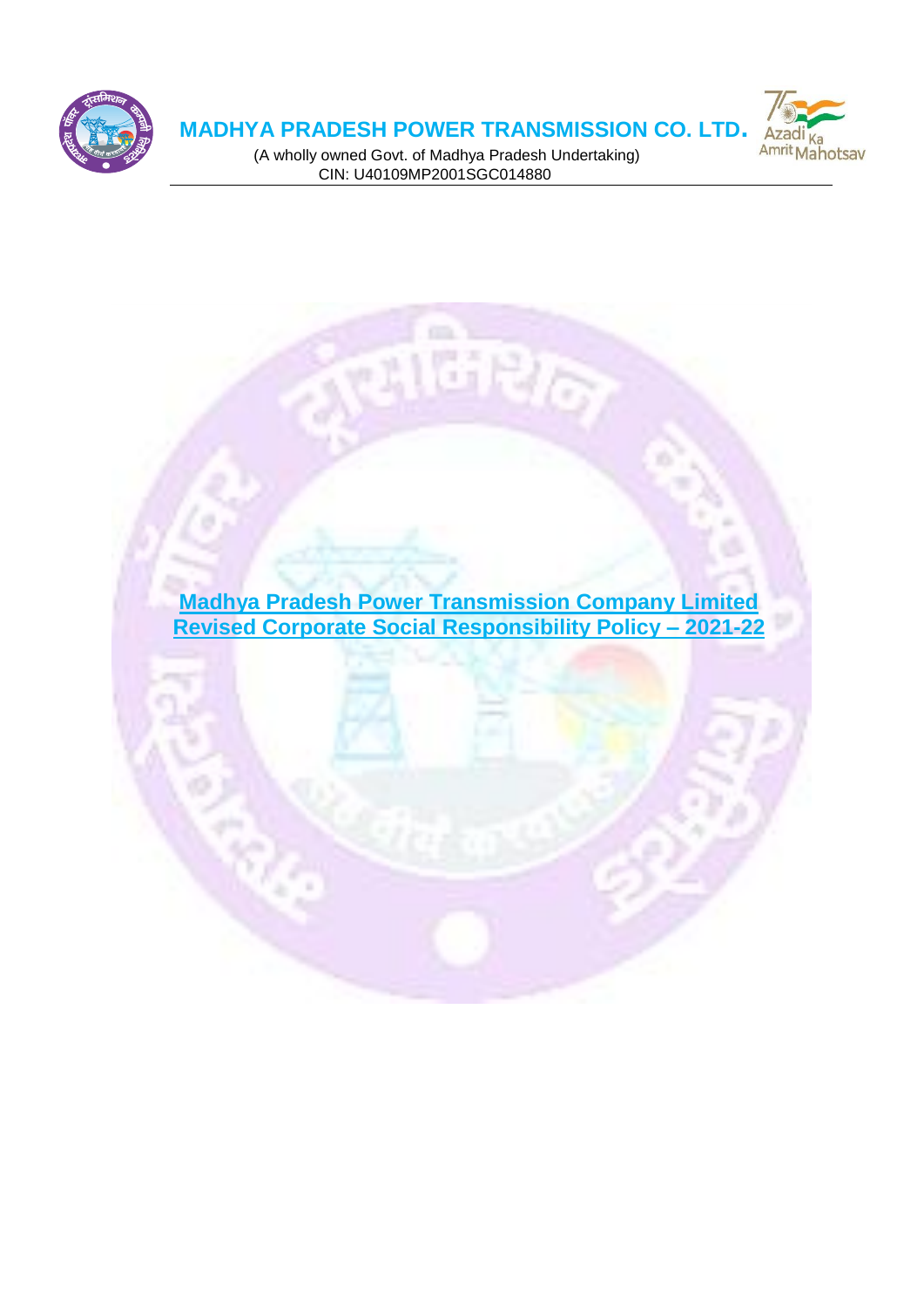# **Contents**

- 1. Introduction
- 2. MPPTCL's approach towards CSR
- 3. Activities that can be undertaken under CSR
- 4. CSR Activities/ Projects that will be undertaken by the Company during FY 2021-22
- 5. Administrative Setup
- 6. Mode of execution of CSR activities
- 7. Monitoring of CSR Activities
- 8. Reporting
- 9. Funding for CSR Activities
- 10. General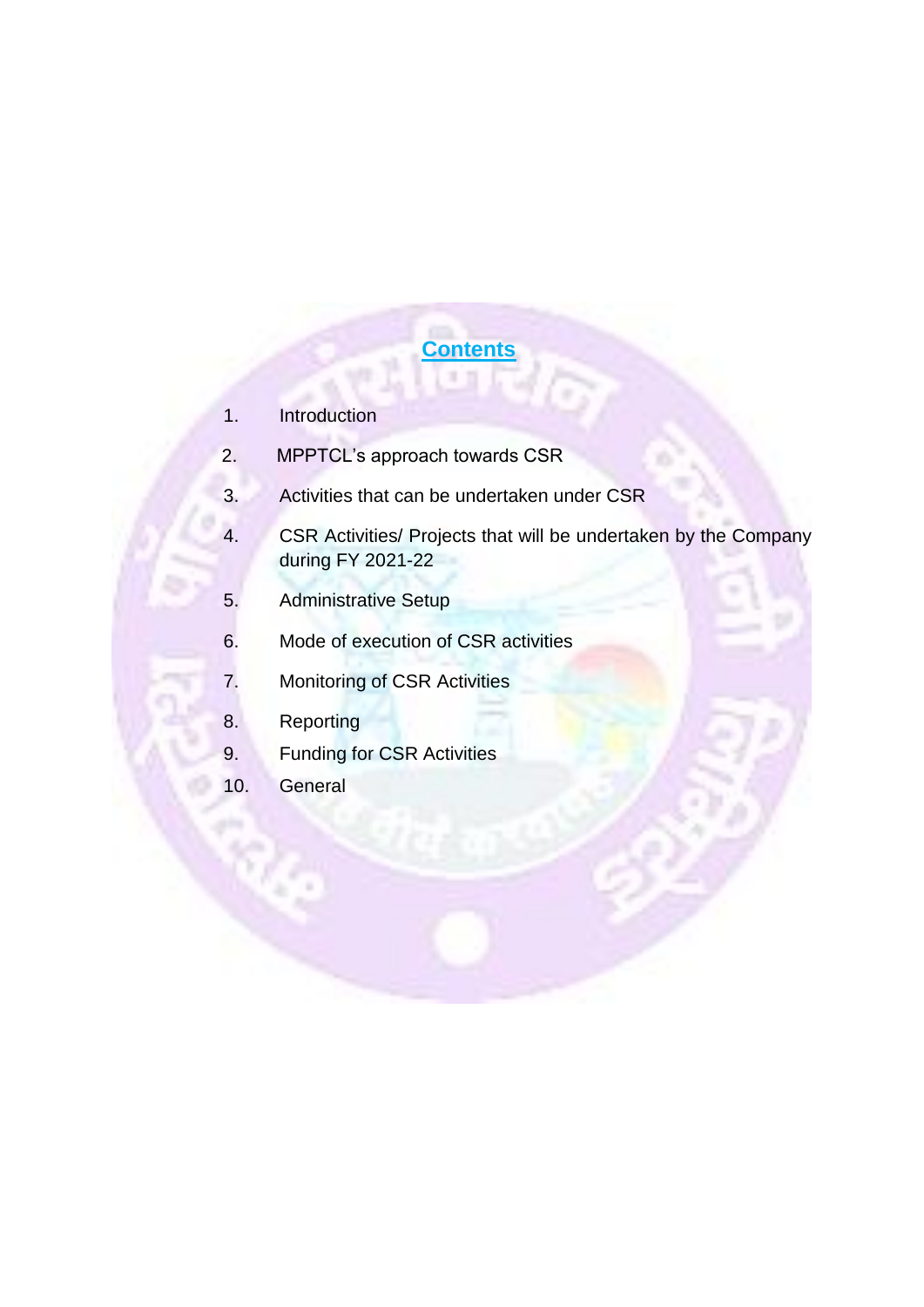### 1. **INTRODUCTION: -**

- 1.1 Corporate Social Responsibility is a company's sense of responsibility towards the community and environment in which it operates. It is the continuing commitment by the Company to its stakeholders to behave ethically and in a transparent manner and contribute to economic development of the society at large and building capacity for sustainable livelihoods.
- 1.2 Madhya Pradesh Power Transmission Company Limited (herein after referred to as "Company") as a State Transmission Utility (STU) is vested with the functions of Transmission of power in the entire State of Madhya Pradesh through its EHV Sub-stations & Transmission Lines. While the Company is committed to have an efficient, economical and co-ordinated intrastate transmission system for smooth flow of quality and uninterrupted power, it has a responsibility to address the social needs and bring about an overall positive impact on the society and environment where it operates and as a part of its social objectives.
- 1.3 Section 135 of the Companies Act 2013 (herein after referred to as "the Act") and CSR Policy rules, which deal with the CSR Activities, have been made effective from 1st April 2014. The CSR Policy of the Company is being framed in compliance of the Companies Act, 2013 and the Rules made there under and as amended time to time. In addition to the CSR provisions of the Act Companies (Corporate Social Responsibility Policy) Amendment Rules, 2021 were introduced. The CSR Policy of the Company is being revised to make it compliant with the Companies Act 2013.

# 2. **MPPTCL's APPROACH TOWARDS CSR: -**

- 2.1 The transmission line projects have some localized impact on villages where construction of substations or construction and maintenance of transmission lines takes place. Thus, the main focus of CSR activities to be undertaken by the Company would be in undertaking CSR activities that benefit persons under local area of its operations.
- 2.2 The approach of MPPTCL towards Corporate Social Responsibility would be to identify and formulate CSR projects/ programmes for the well-being of the inhabitants or the stakeholders directly impacted by the operations of the Company. Such stakeholders are generally located in the periphery of the commercial operations of the Company. For this reason, MPPTCL will give priority to CSR activities in the neighbourhoods around its areas of operation and new project sites and implement them with full involvement and commitment in a time bound manner.
- 2.3 With a view to achieve the above objectives; MPPTCL has developed its CSR Policy.

# 3. **ACTIVITIES THAT CAN BE UNDERTAKEN UNDER CSR: -**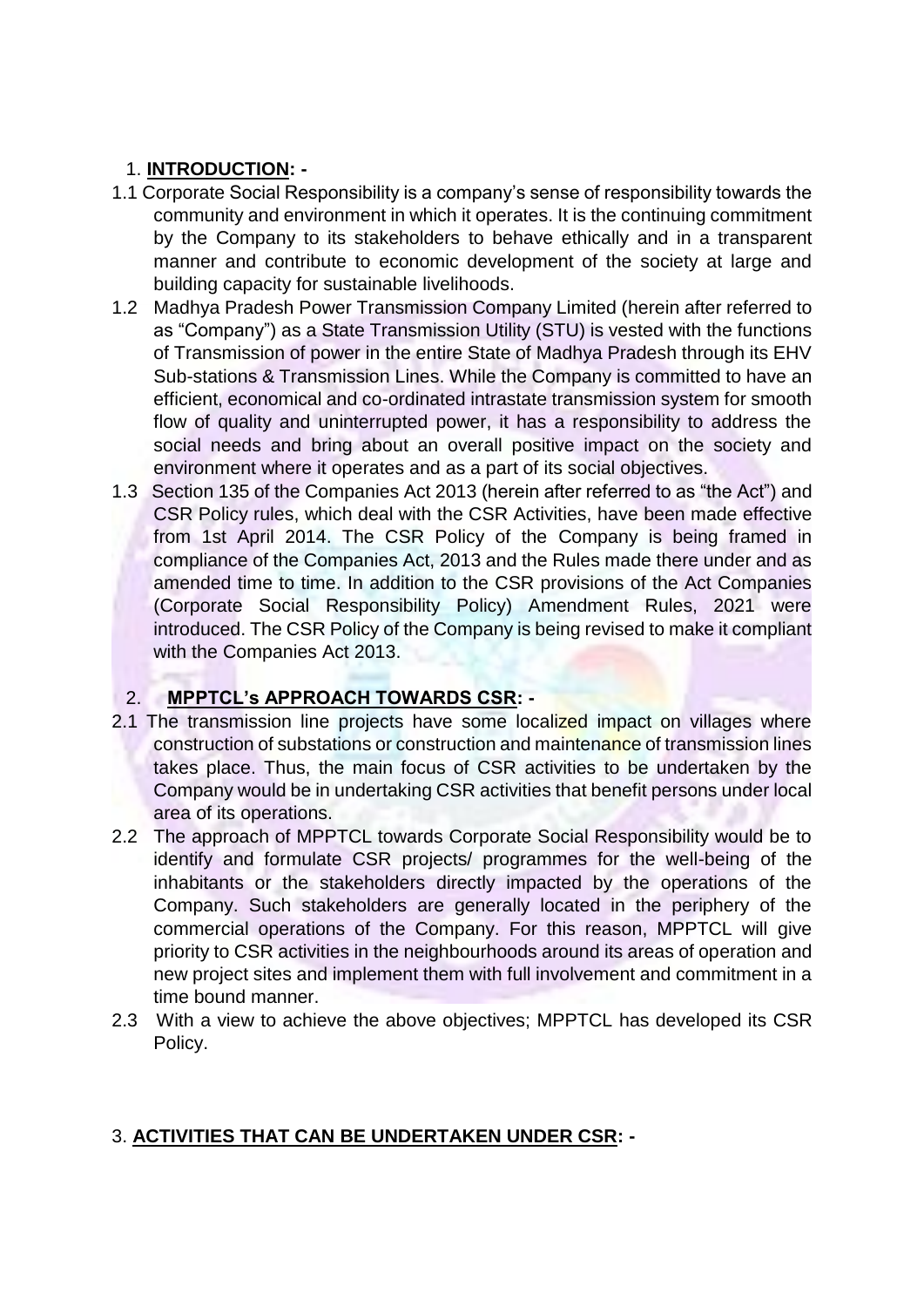3.1 As per Schedule VII (as amended from time to time) of the Companies Act, 2013 lists down the activities which may be included by companies in their Corporate Social Responsibility Policies. The said activities are enumerated hereunder: -

- (i) Eradicating hunger, poverty and malnutrition, promoting health care including preventive health care and sanitation including contribution to Swach Bharat Kosh set-up by the Central Government for the promotion of sanitation and making available safe drinking water.
- (ii) Promoting education, including special education and employment enhancing vocation skills especially among children, women, elderly, and the differently able and livelihood enhancement projects.
- (iii) Promoting gender equality, empowering women, setting up homes and hostels for women and orphans; setting up old age homes, day care centers and such other facilities for senior citizens and measures for reducing inequalities faced by socially and economically backward groups;
- (iv) Ensuring environmental sustainability, ecological balance, protection of flora and fauna, animal welfare, agro-forestry, conservation of natural resources and maintaining quality of soil, air and water, including contribution to the Clean Ganga Fund set-up by the Central Government for rejuvenation of river Ganga.
- (v) Protection of national heritage, art and culture including restoration of buildings and sites of historical importance and works of art; setting up public libraries; promotion and development of traditional and handicrafts:
- (vi) Measures for the benefit of armed forces veterans, "war widows and their dependents; "Central Armed Police Forces (CAPF) and Central Para Military Forces (CPMF) veterans, and their dependents including widows.
- (vii) Training to promote rural sports, nationally recognized sports, Paralympics sports and Olympic sports;
- (viii) Contribution to the "Prime Minister's National Relief Fund" or "Prime Minister's Citizen Assistance and Relief in Emergency Situations Fund (PM CARES Funds)" or any other fund set up by the Central Government for socio-economic development and relief and welfare of the Scheduled Castes, the Scheduled Tribes, other backward classes, minorities and women;
- "(ix) (a) Contribution to incubators or research and development projects in the field of science, technology, engineering and medicine, funded by Central Government or State Government or Public Sector Undertaking or any agency of the Central Government or state Government, and

(b) Contributions to public funded Universities, Indian Institute of Technology (IITs); National Laboratories and Autonomous bodies established under Department of Atomic Energy (DAE); Department of Biotechnology (DBT); Department of Science and Technology (DST); Department of Pharmaceuticals; Ministry of Ayurveda, Yoga and Naturopathy, Unani, Siddha and Homeopathy (AYUSH); Ministry of Electronics and Information Technology and other bodies, namely Defense Research and Development Organization (DRDO); Indian council of Agricultural Research (ICAR); Indian Council of Medical Research (ICMR) and council of Scientific and Industrial Research (CSIR), engaged in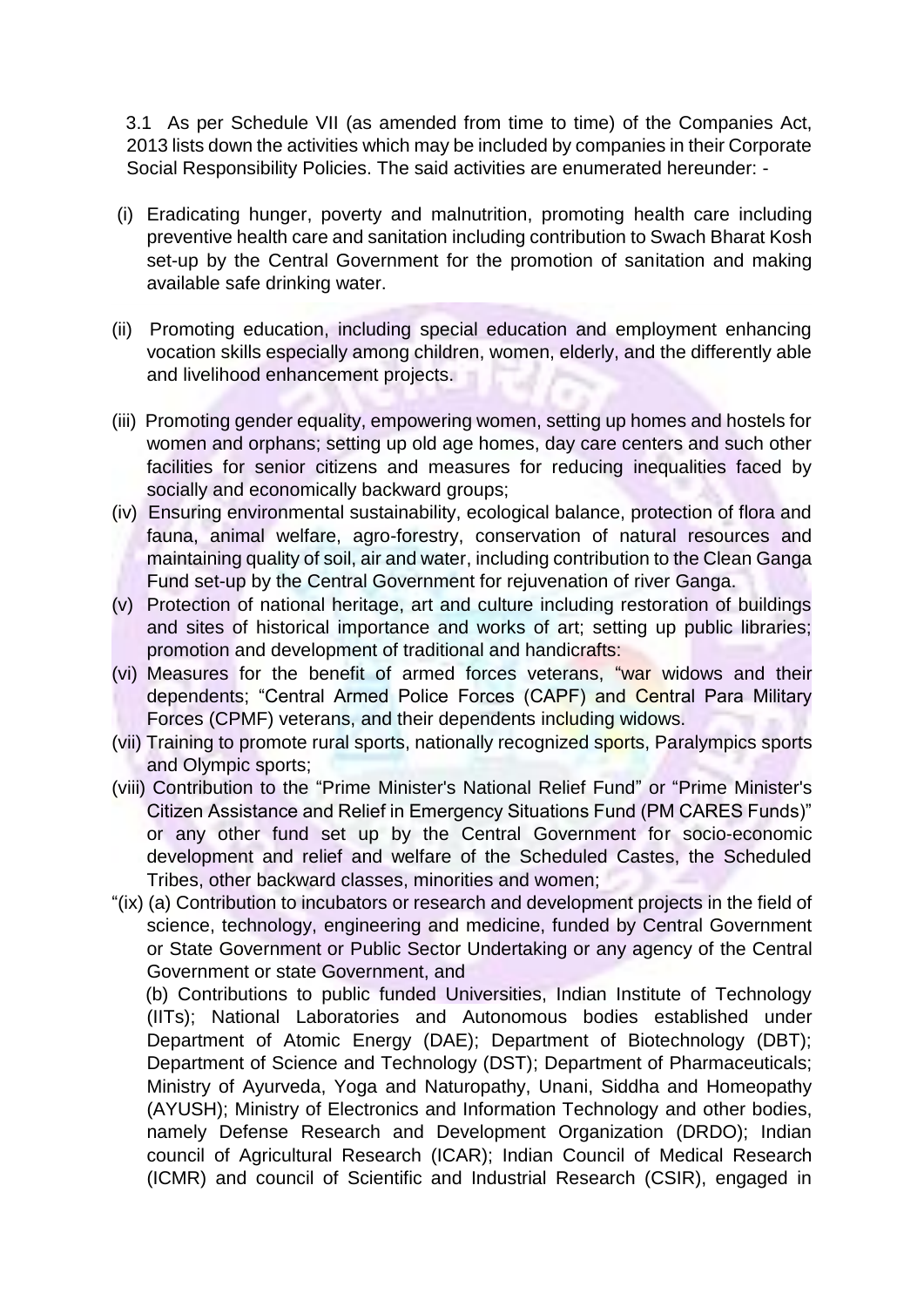conducting research in science, technology, engineering and medicine aimed at promoting Sustainable Development Goals (SDGs)"

- (x) Rural development projects.
- (xi) Slum area development.
- (xii) Disaster Management, including relief, rehabilitation and reconstruction activities.

3.5 However, the following activities will not be considered as CSR activities:

- (i) Activities undertaken in pursuance of normal course of business of the Company.
- (ii) Activities benefitting employees of the Company.
- (iii) Contribution of any amount directly or indirectly to any political party.
- (iv) Activities which the Board considers ad hoc and philanthropic in nature.
- (v) Any activity not approved by the Board or Competent Authority as decided by the Board.
- (vi) Activities carried out for fulfilment of any other statutory obligations under any law in force in India.

### **4.0 CSR ACTIVITIES/ PROJECTS THAT WILL BE UNDERTAKEN BY THE COMPANY DURING THE FINANCIAL YEAR 2021-22**

- 4.1 As a corporate entity, MPPTCL acknowledges its obligation to contribute to the economic development of the State and the country as well as improving the quality of life of the community and society at large.
- 4.2 As per Department of Commerce, Industry & Employment, GoMP order no.  $\nabla\Psi$ 20-8/2013/बी–ग्यारह dtd 13.10.2017 forwarded by Energy Department, GoMP vide letter no. 3-68/2015/तेरह dtd07.11.2017, it is mandatory for the wholly owned companies of GoMP to undertake projects as CSR activity that are displayed on website of MP Trade & Investment Facilitation Corporation Ltd. (TRIFAC*),* now it is known as MPIDC (MP Industrial development Corporation).

Further, the Company also plans to carry out CSR activities/ projects on the basis of recommendation of State/ District administration. Schedule VII of the Companies Act, 2013 enumerates the activities that may be undertaken by a Company as a part of its CSR activities. Accordingly, the Company for the financial year 2021-22 mainly plans to carry out the CSR activities/ projects with in the area of operations which comes under point (i) and (ii) of the Schedule VII of Companies Act i.e. "promoting health care including preventive health care & sanitation" and "promoting education".

#### **5.0 ADMINISTRATIVE SETUP -**

- 5.1 The Board of Directors of the Company have constituted a CSR Committee consisting of three Directors as required under the provisions of the Act.
- 5.2 The Corporate Social Responsibility Committee shall: -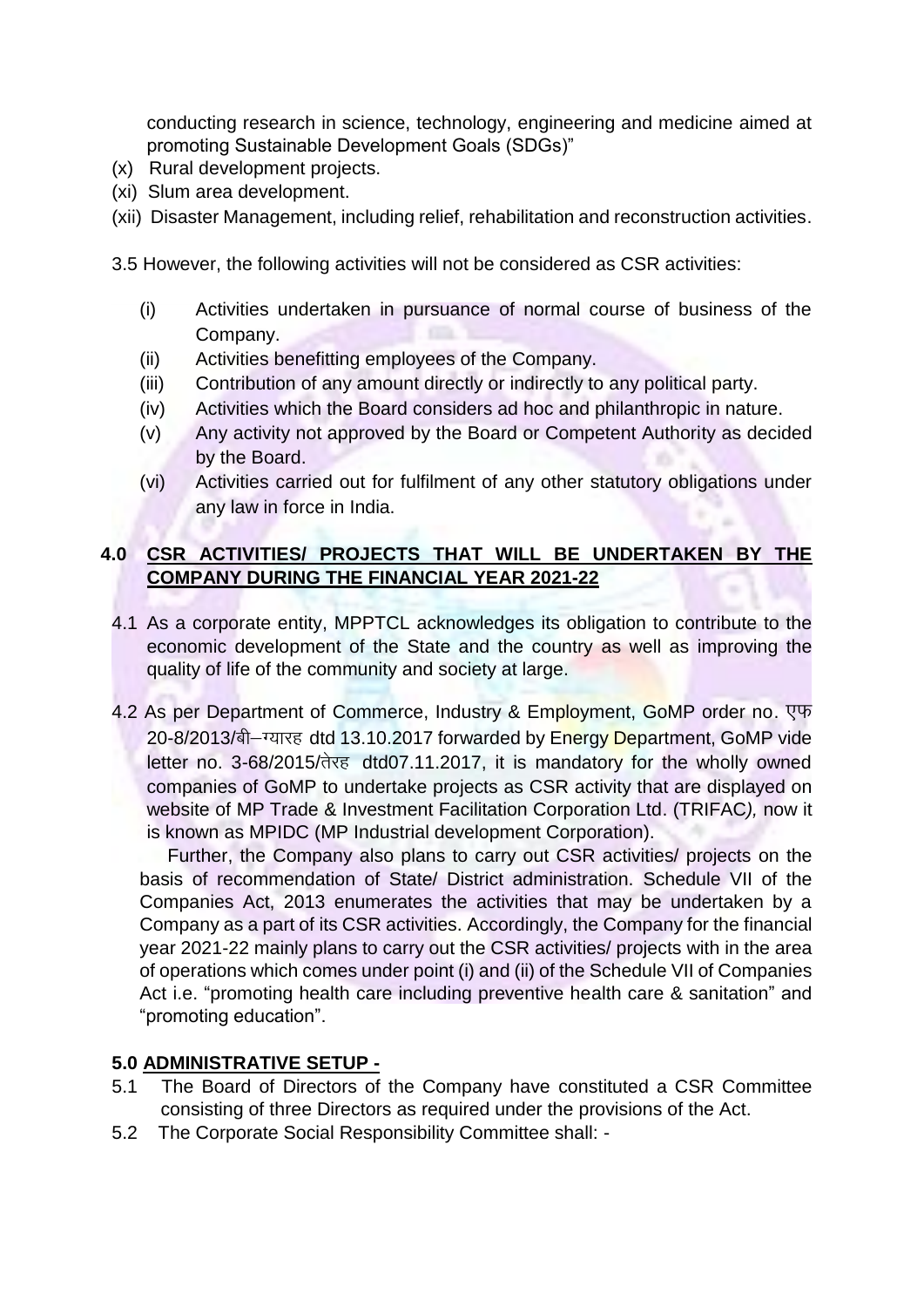- Formulate and recommend to the Board, a Corporate Social Responsibility Policy which shall indicate the activities to be undertaken by the company as specified in Schedule VII;
- Recommend the amount of expenditure to be incurred on such activities: and
- Monitor the Corporate Social Responsibility Policy of the company from time to time.
- 5.3 The Board of Directors shall, after taking into account the recommendation made by the CSR Committee, approve the CSR· Policy for the Company and ensure that the CSR Policy is implemented.
- 5.4 Approve the methodology/ CSR Action plan proposed by the CSR Committee for undertaking CSR activities.
- 5.5 Ensure that the Company spends annually at least two percent of the average net profit made during the three immediately preceding financial years on CSR Policy. [Average Net Profit must be calculated as provided in Section 198 of the Act 2013]
- 5.6 The Board may delegate powers for ensuring implementation of the CSR Policy as it deems necessary.
- 5.7 The CSR Committee shall formulate and recommend to the Board, an annual action plan in pursuance of its CSR policy, which shall include the following, namely: -

 (a) The list of CSR projects or programmes that are approved to be undertaken in areas or subjects specified in Schedule VII of the Act;

(b) The manner of execution of such projects or programmes as specified in subrule (1) of rule 4;

 (c) The modalities of utilization of funds and implementation schedules for the projects or programmes;

(d) Monitoring and reporting mechanism for the projects or programmes; and

 (e) details of need and impact assessment, if any, for the projects undertaken by the company:

- 5.8 The CSR Committee may get a need assessment done for CSR project/program/activity through survey/ study by in-house experts or by external agency. Further, recommendations of State/District administration/ Local self-Government, Ministries of Government of India and other stakeholders may be considered for undertaking activities/projects under CSR.
- 5.9 The CSR Committee will recommend to the Board the projects and programs to be undertaken by the Company in pursuance of the approved CSR Policy and set up a monitoring system for implementation of the CSR Policy.
- 5.10 Taking into consideration the suggestions of the various offices of the Company, the HR&A Deptt. of the Company, being the Nodal Office will place the proposals before the CSR Committee for activities that may be undertaken as CSR programs/ projects/ activities.
- 5.11 The HR&A Deptt, of the Company will be the nodal office for matters relating to CSR policy including its implementation and for coordinating amongst various concerned implementing offices of the Company. It shall also monitor and report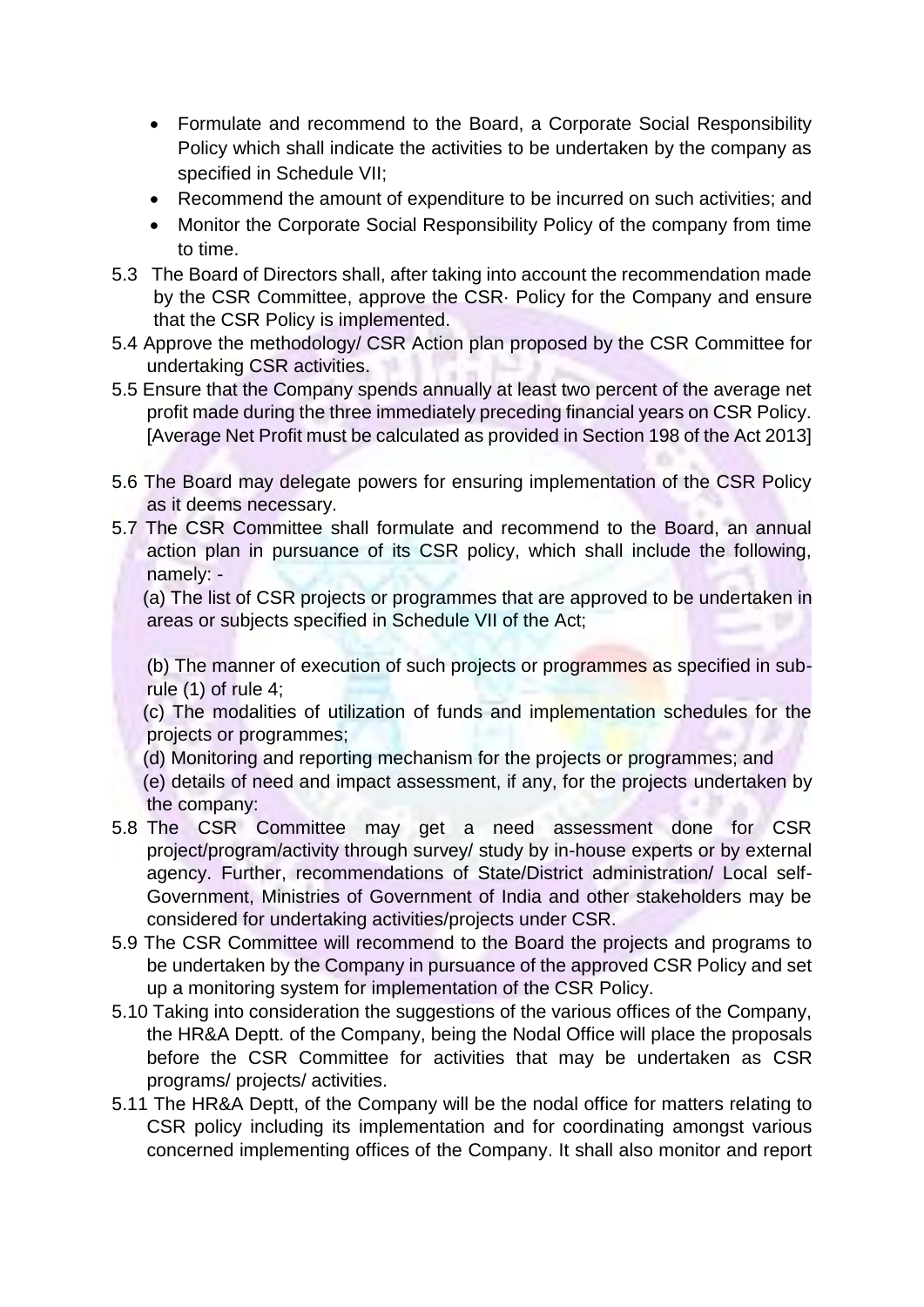to the CSR Committee for matters relating to implementation of the CSR Policy and CSR Action Plan.

### 6. **MODE OF EXECUTION OF CSR ACTIVITIES: -**

- 6.1 The CSR activities shall preferably be implemented in project mode. The implementation of various activities will be normally done through placement of award by the Company as per Works and procurement rules of the Company. Services of various departments of Central/State Govt., Local self-Government institutions etc. may also be availed for implementation of CSR activities.
- 6.2 CSR activities/projects/programs may also be taken up through
	- a) Company established under section 8 of the Act or a registered trust or a registered society established by the company, either singly or along with any other company, or
	- b) Company established under section 8 of the Act or a registered trust or a registered society established by the Central Govt. or State Govt. or any entity established under an Act of Parliament or State legislature. Provided that - if the Board of the Company decides to undertake its CSR activities through a Company established under section 8 of the Act or a registered trust or a registered society, other than those specified in this sub rule, such company or trust or society shall have an established track record of three years in undertaking similar programs or projects; and the company has specified the project or program to be undertaken, the modalities of utilization of funds of such projects and programs and the monitoring and reporting mechanism.
- 6.3 The Company may collaborate with other corporations/ companies/ PSUs for undertaking projects or programs or CSR activities. However, CSR committees of respective companies should be in a position to report separately on such projects or programs in accordance with the companies (CSR) rules.
- 6.4 The HR&A Department of the Company will prepare an Annual Action Plan of CSR activities and Budget and put it up for approval of the CSR Committee. The CSR Committee should send its recommendations on the Annual Action Plan to the Board each year for final approval.
- 6.5 The CSR Action Plan as per CSR activity plan for a year are targeted to be completed before the end of the financial year.
- 6.6 "Ongoing Project" means a multi-year project undertaken by a Company in fulfilment of its CSR obligation having timelines not exceeding three years excluding the financial year in which it was commenced, and shall include such project that was initially not approved as a multi-year project but whose duration has been extended beyond one year by the board based on reasonable justification.
- 6.7 An Ongoing Project will have 'commenced' when the company has either issued the work order pertaining to the project or awarded the contract for execution of the Project.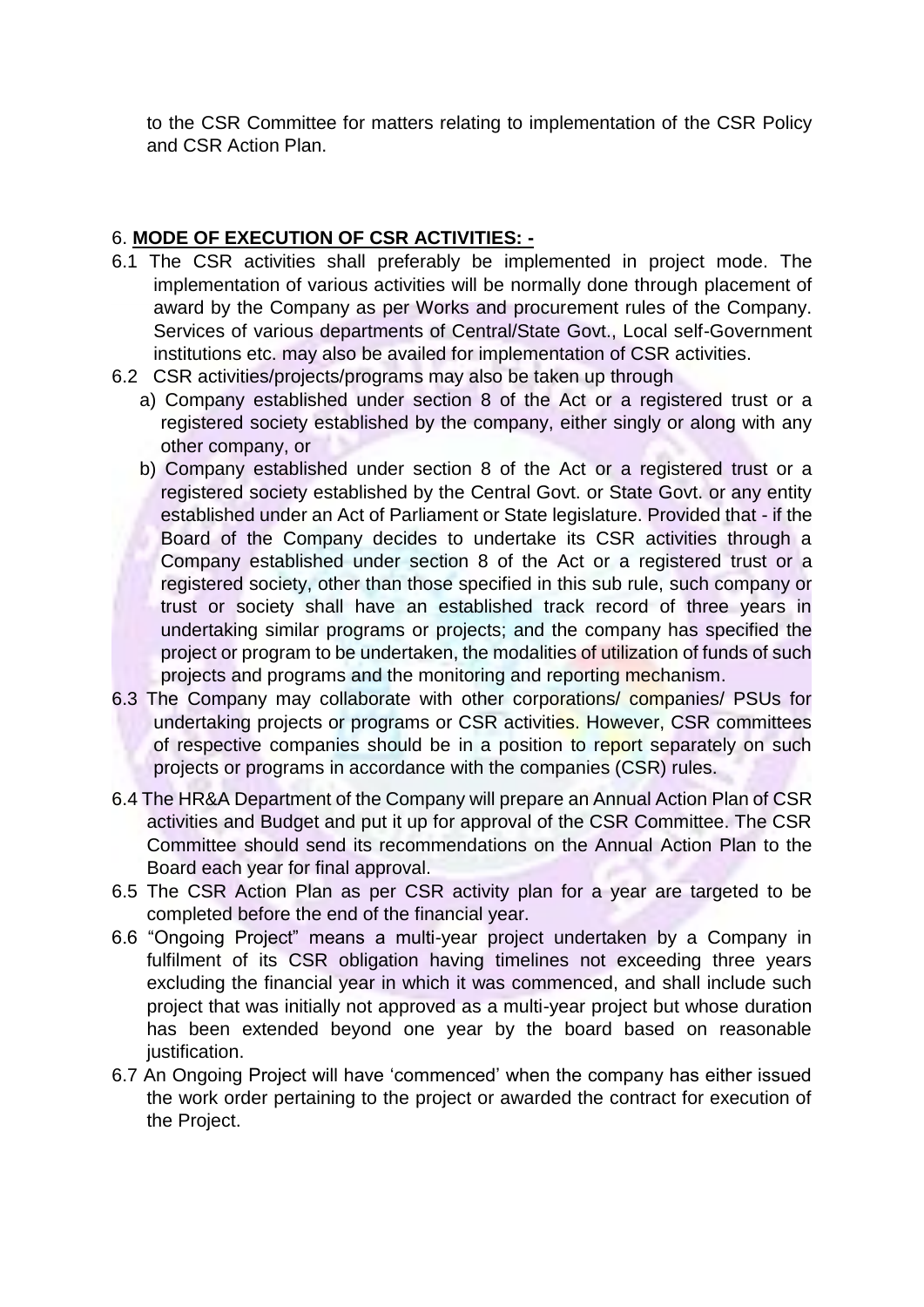### 7.0 **MONITORING OF CSR ACTIVITIES**: -

The CSR Committee will be responsible for setting up a transparent monitoring mechanism for implementation of the CSR activities/ projects undertaken by the Company.

#### 8.0 **REPORTING:**

- 8.1 The Board's report shall disclose the composition of CSR committee, contents of the Company's CSR policy and its implementation during the year as per the particulars specified in the Annexure to the Companies (CSR Policy) Amendment Rules,2021.
- 8.2 The Board's report pertaining to a financial year commencing on 1<sup>st</sup> Day of April 2014 shall include an annual report on CSR containing particulars specified in the Companies (CSR Policy) Amendment Rules, 2021.
- 8.3 If the Company fails to spend the specified amount for CSR activities, the Board shall specify the reasons for inability to spend the said sum in the Report of the Board of Directors.

#### **Treatment of Unspent CSR amount-**

If a company spends less than the amount required to be spent under their CSR obligation, the Board shall specify the reasons for not spending in the Board's report and shall deal with the unspent amount in the following manner:

| Nature of unspent<br>amount                                             | <b>Action required</b>                                                                                                           | <b>Timelines</b>                                               |
|-------------------------------------------------------------------------|----------------------------------------------------------------------------------------------------------------------------------|----------------------------------------------------------------|
| Unspent<br>amount<br>pertains<br>to<br>'ongoing projects'               | Transfer such unspent amount to a<br>separate bank account of the<br>company to be called as 'Unspent<br><b>CSR</b><br>Account'. | Within 30 days from<br>end of<br>the<br>the<br>financial year. |
| Unspent<br>amount<br>pertains to 'other<br>ongoing<br>than<br>projects' | Transfer unspent amount to any fund<br>included in Schedule VII of the Act.                                                      | Within 6 months from<br>the end of the financial<br>year.      |

- 8.4 The Board of Director of the Company shall disclose the composition of the CSR committee and CSR Policy and Projects approved by the Board on their website if any for public access.
- 8.5 The CSR Committee will issue a responsibility statement, signed by the Chairman of CSR Committee and any other Director that the implementation and monitoring of CSR Policy is in compliance with CSR objectives and Policy of the Company.
- 8.6 The HR&A Department of MPPTCL will report to the Board through the CSR Committee in all matters relating to the CSR policy of the Company.
- 8.7 The HR&A Department of MPPTCL will ensure that documentation of all the activities is maintained at respective offices of the Company for audit and reporting.